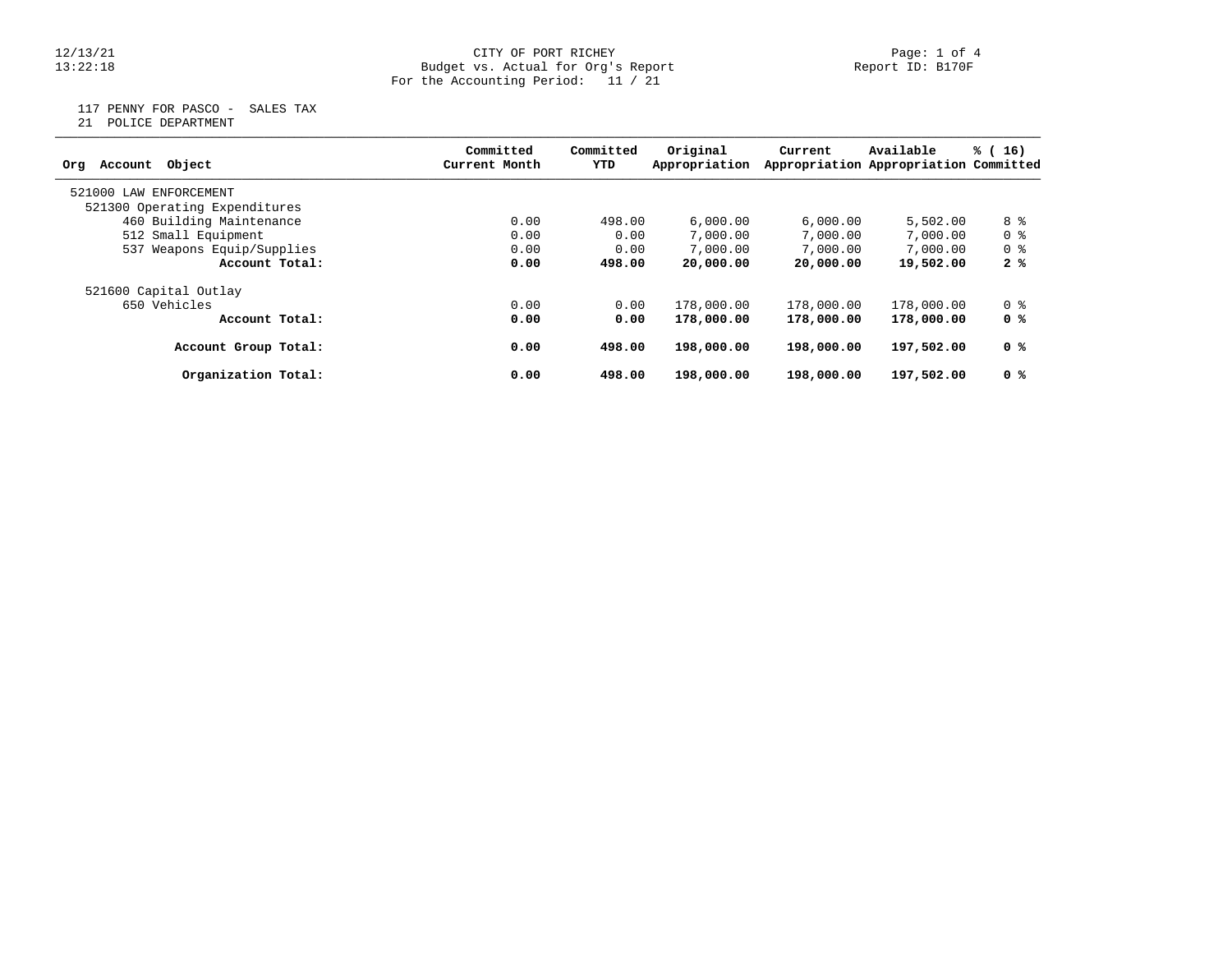## 12/13/21 CITY OF PORT RICHEY Page: 2 of 4 13:22:18 Budget vs. Actual for Org's Report Report ID: B170F For the Accounting Period: 11 / 21

117 PENNY FOR PASCO - SALES TAX

22 FIRE DEPARTMENT

| Object<br>Account<br>Org      | Committed<br>Current Month | Committed<br>YTD | Original<br>Appropriation | Current    | Available<br>Appropriation Appropriation Committed | % (16)         |
|-------------------------------|----------------------------|------------------|---------------------------|------------|----------------------------------------------------|----------------|
| 522000 FIRE CONTROL           |                            |                  |                           |            |                                                    |                |
| 522300 Operating Expenditures |                            |                  |                           |            |                                                    |                |
| 460 Building Maintenance      | 0.00                       | 0.00             | 10,000.00                 | 10,000.00  | 10,000.00                                          | 0 <sub>8</sub> |
| 512 Small Equipment           | 1,191.00                   | 1,191.00         | 14,203.00                 | 14,203.00  | 13,012.00                                          | 8 %            |
| 514 Safety Equipment          | 0.00                       | 0.00             | 12,960.00                 | 12,960.00  | 12,960.00                                          | 0 <sub>8</sub> |
| 613 Fire Equipment            | 0.00                       | 0.00             | 69,000.00                 | 69,000.00  | 69,000.00                                          | 0 <sub>8</sub> |
| Account Total:                | 1,191.00                   | 1,191.00         | 106,163.00                | 106,163.00 | 104,972.00                                         | 1%             |
| 522600 Capital Outlay         |                            |                  |                           |            |                                                    |                |
| 650 Vehicles                  | 0.00                       | 0.00             | 140,000.00                | 140,000.00 | 140,000.00                                         | 0 %            |
| Account Total:                | 0.00                       | 0.00             | 140,000.00                | 140,000.00 | 140,000.00                                         | 0 %            |
| Account Group Total:          | 1,191.00                   | 1,191.00         | 246,163.00                | 246,163.00 | 244,972.00                                         | 0 %            |
| Organization Total:           | 1,191.00                   | 1,191.00         | 246,163.00                | 246,163.00 | 244,972.00                                         | 0 <sup>8</sup> |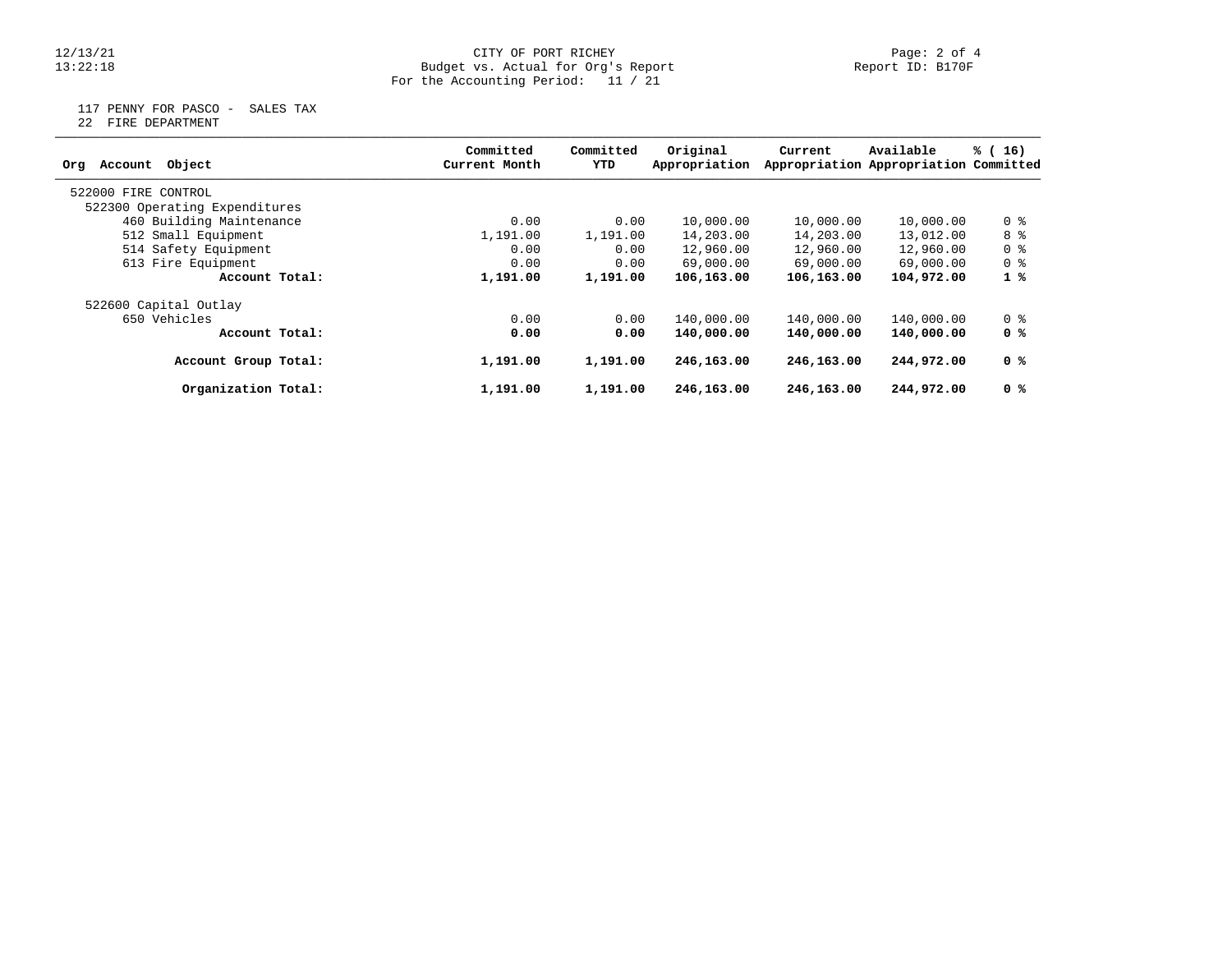## 12/13/21 CITY OF PORT RICHEY Page: 3 of 4 13:22:18 Budget vs. Actual for Org's Report Report ID: B170F For the Accounting Period: 11 / 21

 117 PENNY FOR PASCO - SALES TAX 82 DEBT SERVICE

| Account Object<br>Org  | Committed<br>Current Month | Committed<br>YTD | Original<br>Appropriation | Current   | Available<br>Appropriation Appropriation Committed | $\frac{1}{6}$ (16) |
|------------------------|----------------------------|------------------|---------------------------|-----------|----------------------------------------------------|--------------------|
| 582000                 |                            |                  |                           |           |                                                    |                    |
| 582700 DEBT SERVICE    |                            |                  |                           |           |                                                    |                    |
| 720 Interest - Vehicle | 0.00                       | 6,032.72         | 6.033.00                  | 6.033.00  | 0.28                                               | $100*$             |
| 752 Vehicle Purchase   | 0.00                       | 72,282.91        | 72,283.00                 | 72,283.00 | 0.09                                               | $100*$             |
| Account Total:         | 0.00                       | 78,315.63        | 78,316.00                 | 78,316.00 | 0.37                                               | $100*$             |
| Account Group Total:   | 0.00                       | 78,315.63        | 78,316.00                 | 78,316.00 | 0.37                                               | $100*$             |
| Organization Total:    | 0.00                       | 78,315.63        | 78,316.00                 | 78,316.00 | 0.37                                               | $100*$             |